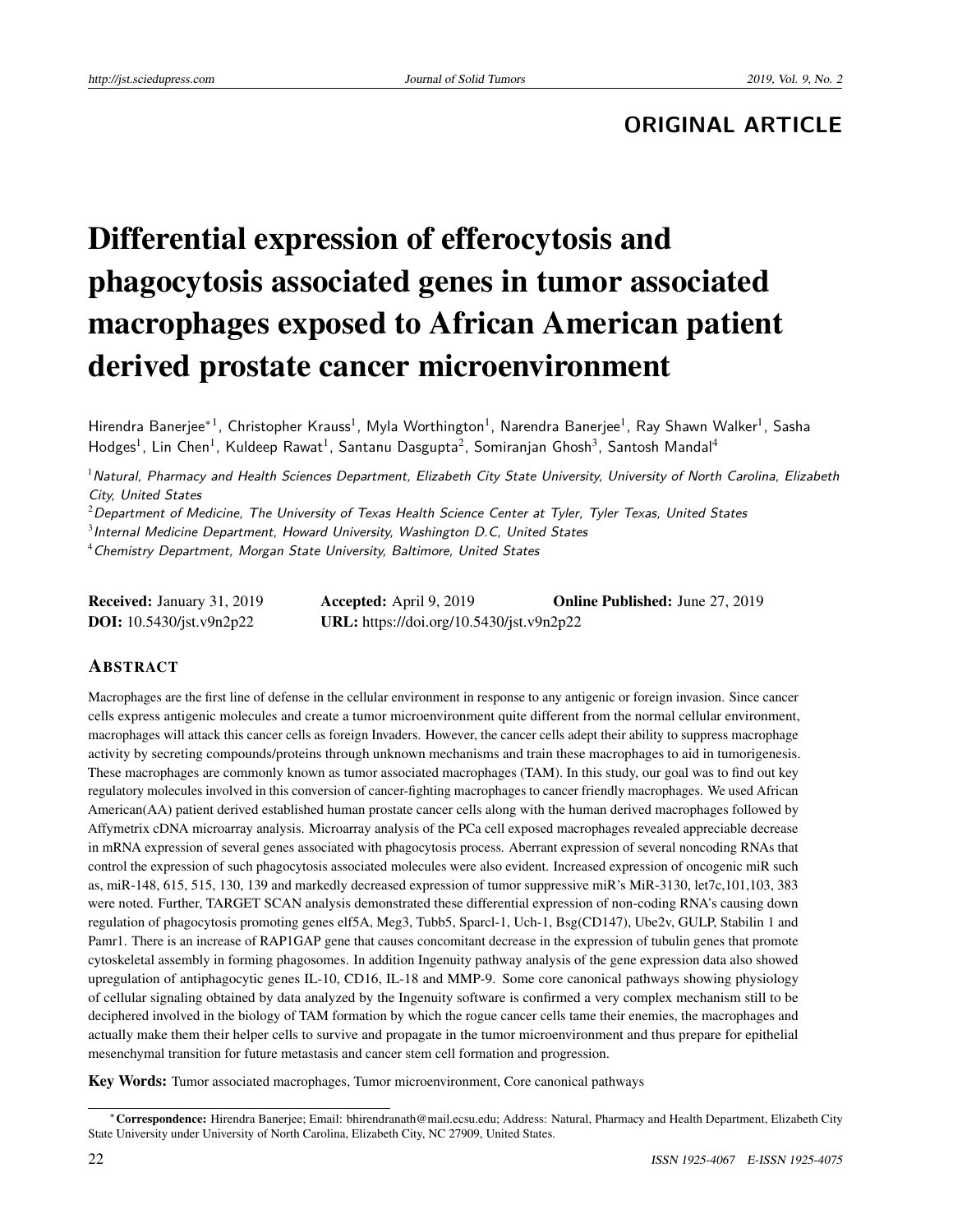# 1. INTRODUCTION

Tumor-associated macrophages (TAMs) are a class of immune cells present in high numbers in the microenvironment of solid tumors. They are heavily involved in cancerrelated inflammation. Macrophages are known to originate from bone marrow-derived blood monocytes (monocytederived macrophages) or yolk sac progenitors (tissue-resident macrophages), but the exact origin of TAMs in human tumors remains to be elucidated.[\[1\]](#page-4-0) The composition of monocytederived macrophages and tissue-resident macrophages in the tumor microenvironment depends on the tumor type, stage, size, and location, thus it has been proposed that TAM identity and heterogeneity is the outcome of interactions between tumor-derived, tissue-specific, and developmental signals.<sup>[\[2\]](#page-4-1)</sup> Although there is some debate, most evidence suggests that TAMs have a tumor-promoting phenotype. TAMs affect most aspects of tumor cell biology and drive pathological phenomena including tumor cell proliferation, tumor angiogenesis, invasion and metastasis, immunosuppression, and drug resistance.<sup>[\[3,](#page-4-2)[4\]](#page-5-0)</sup> However, it is not very clear how the cancer cells in the tumor micro environment (TME) influences the macrophages to switch sides and instead of fighting the cancer cells actually start helping them to grow and thrive. Henceforth in this study, we were interested to investigate the differential gene expression in the human macrophages in response to TME. Macrophages generally attack the pathogens or foreign invaders (including cancer cells which behave as foreign to the normal cellular homeostatic micro environment) by phagocytosis.<sup>[\[5–](#page-5-1)[8\]](#page-5-2)</sup> We, therefore, studied the effect of TME on the phagocytic index of these human macrophages by exposing them to human prostate cancer cells for 48 hours. We further did gene expression studies by the Agilent micro array analysis system and used the Ingenuity pathway analysis software program to determine the differential gene expression in these TME exposed human macrophages. We are describing the interesting findings on the effect of the TME on human macrophages in this manuscript.

#### 2. MATERIALS AND METHODS

#### 2.1 Cell lines

The authenticated AA subject derived EOO6AA PCa cell line was obtained from ATCC (VA,USA) and cultured in RPMI 1640 medium supplemented with 10% FBS and Penn/Strep antibiotics, cell lines were maintained in a 5% Carbon Dioxide incubator. Human macrophage line (#CRL9856, ATCC) were cultured in ATCC recommended IMDM medium supplemented with 10% FBS, Penn/Strep antibiotics and maintained in a 5% Carbon Dioxide incubator. All cell lines were periodically checked for Mycoplasma contamination using

a Mycoplasma detection kit (Sigma # MP-0025). All tissue culture media and reagents were purchased either from ATCC or Invitrogen.

# 2.2 Phagocytosis Assay

Human macrophage cells cultured by spinning the cell culture media of a confluent flask in a centrifuge for 10 minutes. The supernatant was discarded, and the pellet resuspended in fresh IMDM media. 500  $\mu$ l of the resuspended pellet was distributed into wells on a 6 well cell culture plate and the contents of each well was brought up to 2 mL using fresh IMDM cell culture media. In the wells designated for coculture, a 0.4 *µ*m PET track-etched membrane cell culture insert was placed into the wells. The insert was then filled with leukemia cells prepared in the same method as the human macrophages using RPMI1640 as the media instead of the IMDM needed by the human macrophages. The cells were left in a 37 $\mathrm{^{\circ}C}$  incubator with 5% CO<sub>2</sub> for 48 hours. After the 48 hours,  $5 \mu l$  of FITC labeled latex beads from the Cayman Chemical Phagocytosis Assay Kit (# 500290) was added to each well. The plate was then returned to the incubator for another 24 hours. To measure the amount of phagocytosis, the human macrophages from each well were removed, and spun in a centrifuge to collect the pellet. All cell culture media was removed, and the pellets were resuspended in PBS. Using a DeNovix QFX Fluorometer, the RFU of each sample was measured using the blue excitation channel with an excitation of approximately 470 nm with an emission range of 514-567 nm.



Phygocytosis Assay with control and TME **Exposed Human Macrophages** 

Figure 1. Differential phagocytic index in relative fluorescence unit (RFU) in the Y axis and TME exposed or unexposed Macrophages for 48 hours in X axis. There is a definite decrease in Pca TME exposed human macrophages phagocytic index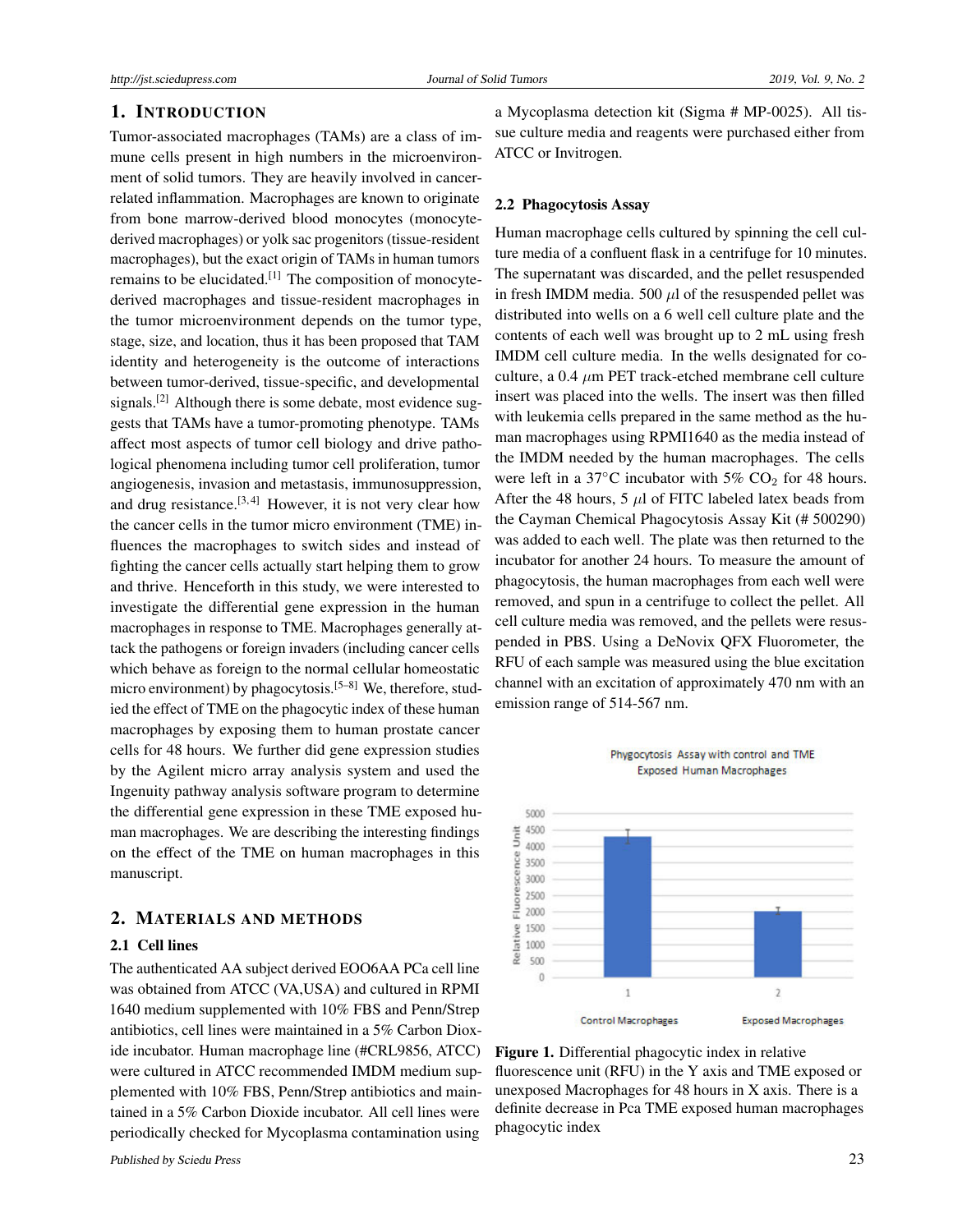# 2.3 RNA sample preparation and Microarray analysis and gene expression profiling

Human prostate cancer cells were prepared to enable total cellular RNA isolation via Trizol (Invitrogen, CA, USA). The quantity of the RNA was determined with the Nano Drop ND1000 (ThermoFisher Scientific, CA, USA) and quality was verified with a Bio-analyzer 2100 (Agilent Technologies, CA, USA). Agilent Technologies Quick Amp Labeling Kit One Color was used to amplify 200 ng of total RNA into complementary RNA (cDNA) to use for oligo microarrays. The cDNA microarray analysis was done using the Whole Human Genome Oligonucleotide Microarray (G4112A, 41,000 genes; Agilent Technologies, CA, USA).

#### 2.4 Microarray hybridization

To prepare the slides for microarray analysis they were hybridized using a buffer that included fluorescently labeled cDNA at 60◦C for 17 h using HS Pro hybridization station. To wash the slides, 63x SSPE buffer that contained 0.005% N-lauryl sarcosine was used for the initial 1 min wash done at room temperature. After the first wash was finished, a second wash was performed using the 0.005% N-lauryl sarcosine containing 63x SSPE buffer that was pre heated to 37◦C . The third wash was done using acetonitrile for 30 sec.

#### 2.5 Image and data extraction

To measure the fluorescent signals from the hybridized microarrays, an Agilent and DNA microarray scanner with a resolution of 51 M and Agilent Feature Extraction Software (FES) was used. FES used the feature intensities and normalized ratios via linear LOWESS with background subtraction. The software rejected outliers and calculated statistical confidences (P-values). The only hybridization signals that were considered significant were those with P-values of less than 0.001. Genes were only considered relevant if they were differentially expressed in the three experimental replications.



Figure 2. Ingenuity system analysis of top 500 upregulated and down regulated genes involved in different cellular pathways, these genes are differentially expressed in TME exposed human macrophages in comparison to unexposed controls.

# 2.6 Ingenuity pathway analysis (IPA) towards the identification of cellular processes and pathways

Data sets containing gene identifiers and corresponding expression values (fold change) were uploaded into Ingenuity Pathway Analysis software (Ingenuity $\mathcal{R}$ ) Systems, www.ingenuity.com). Each gene identifier was mapped to the corresponding gene object in the Ingenuity Pathways Knowledge Base. The information from the Ingenuity Pathways

Knowledge Base (Genes Only) were used as references to consider direct and indirect relationships. Only the molecules and/or the relationships were included. An additional 661 gene transcripts were included in this analysis to improve the results. These 661 gene transcripts were found in the IPA knowledge base. Data sources from the ingenuity expert findings were utilized. To interpret the data in relation to biological processes, pathways, and networks the "Core Analysis"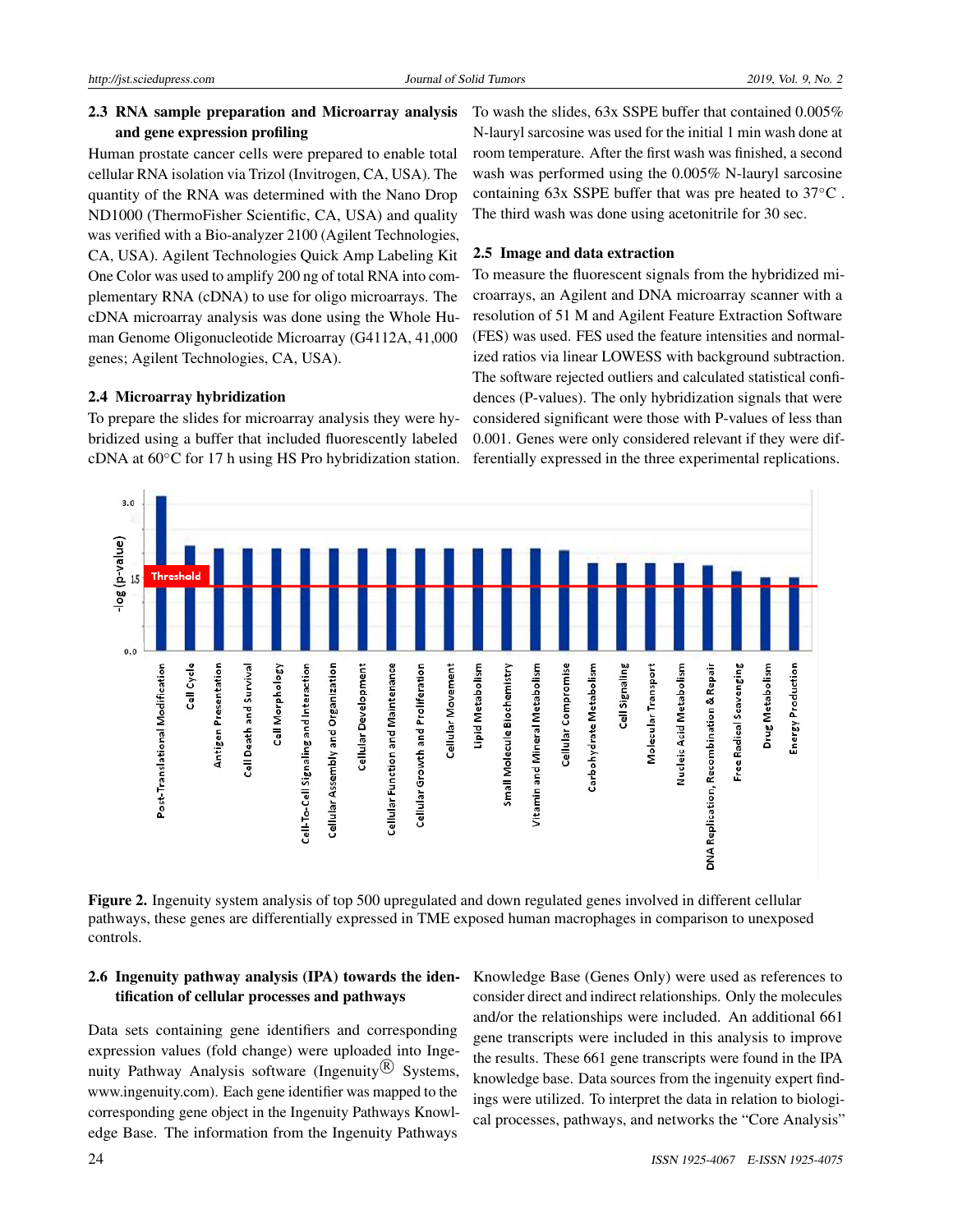function was used. Differentially expressed gene identifiers were defined as value parameters for analysis and identified the relationship between gene expression alterations and related changes in biofunctions under the subcategories of Molecular and Cellular Functions, Physiological System Development and Function, and Disease and Disorders. The genes found to have significant differential expression (*p* <

.05) were overlaid onto global molecular networks developed using information from the knowledge base. Networks were then algorithmically generated based on their connectivity. To name the networks, the most prevalent functional group(s) were used. To find the function of the specific genes in the networks, Canonical Pathway (CP) analysis was used.





<sup>@ 2000-2018</sup> QIAGEN. All rights reserved

Figure 3. Core Canonical pathways as designed by the Ingenuity systems showing relationship between different cellular signaling events due to differential expression of genes in TME exposed human macrophages with respect to unexposed cells.

#### 3. RESULTS

Our objective was to determine if there is differential gene expression in TME exposed macrophages in comparison to non exposed cells.

Our Phagocytosis results showed decreased phagocytic index

Published by Sciedu Press 25

in the tumor medium exposed macrophage cells as evidenced by the much lower relative fluorescence unit (RFU) recorded by the fluorometer in comparison to macrophages grown in absence of tumor medium (see Figure 1). Further analysis of the gene expression studies by PARTEK and Ingenuity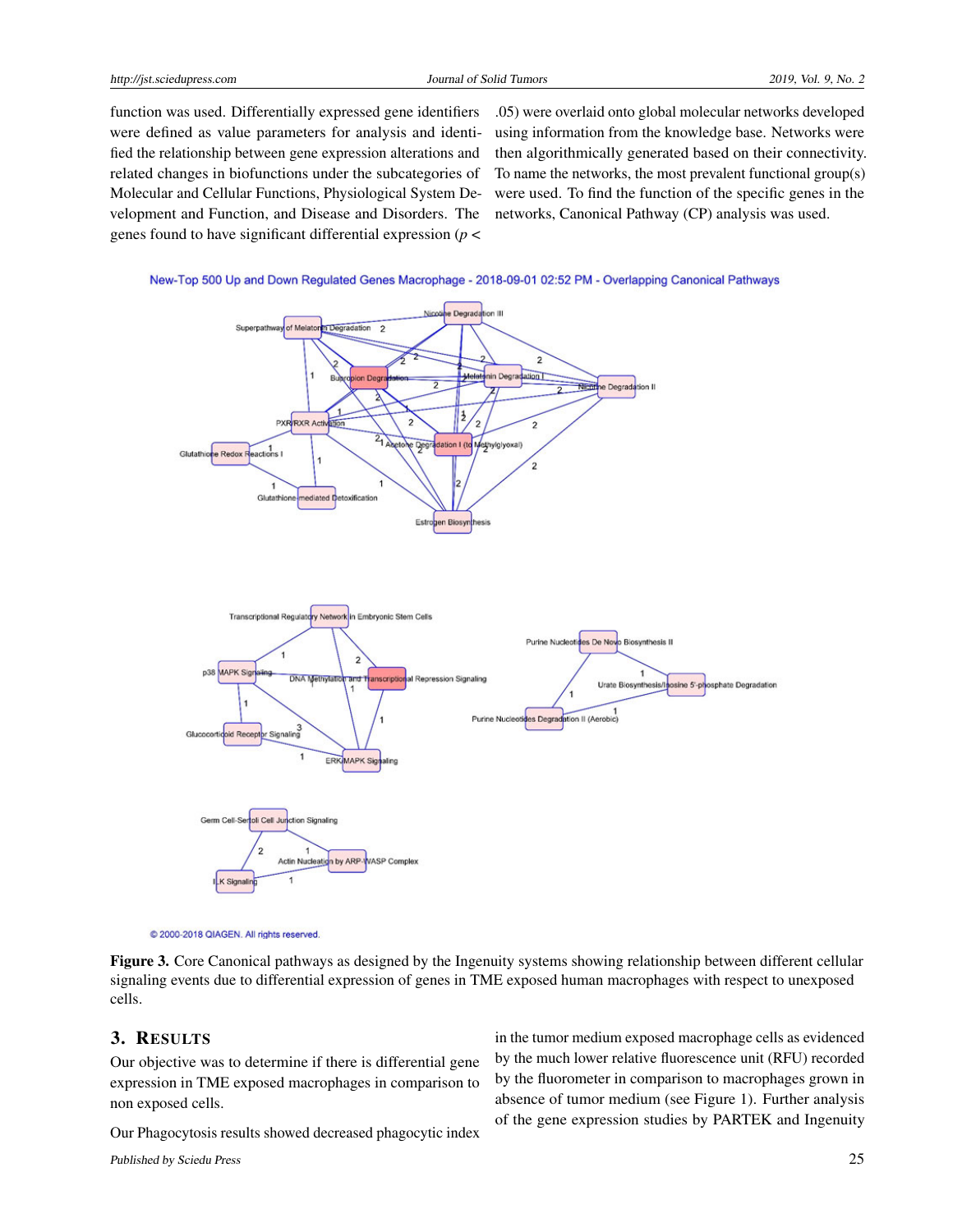Systems software from total RNA isolated from these cells showed very interesting data validating decreased expression of several genes helping in the phagocytosis process and differential expression of several noncoding RNAs that control the expression of such phagocytic genes. The following gene expression of oncomiR's, miR 148, 615, 515, 130, 139, were increased and tumor suppressor miR's3130, let7c, 28, 101, 103, 383, 138 were decreased (see Figure 2). The TARGET SCAN Software results showed these differential expression of non coding RNA's causes down regulation of phagocytosis promoting genes elf5A, Meg3, Tubb5, Sparcl-1, Uch-1, Bsg(CD147), Ube2v, GULP, Stabilin 1 and Pamr1. There is an upregulation of RAP1GAP gene that causes downregulation of the tubulin genes that promote cytoskeletal assembly in forming phagosomes. Ingenuity Software analysis of the gene expression data also showed upregulation of antiphagocytic genes IL10, CD16. IL18 and MMP9. Some core canonical pathways showing physiology of cellular signaling were obtained by data analyzed by the IPA (see Figure 3). This confirmed a very complex mechanism still to be deciphered involved in the biology of TAM formation, by which the rogue cancer cells subdued the macrophages, and produce their own helper cell, to survive and propagate in the tumor microenvironment and thus prepare for epithelial mesenchymal transition for future metastasis and cancer stem cell formation and progression.

# 4. DISCUSSION

TAMs are known to promote cancer growth survival and metastasis. M1 macrophages could fight the cancer cells by phagocytosis generating reactive nitrogen oxygen intermedi-ates by inos activation. Il-12 like anti tumor cytokines.<sup>[\[9](#page-5-3)[–11\]](#page-5-4)</sup> However, by some unknown mechanisms, cancer cells in the tumor microenvironment switch monocytes and resident macrophages to M2 subtype which promotes Pro-tumor activity secreting IL1b, IL6, IL8, VEGF etc. It is known from the work of Dr. Carlos Crossi and other prominent cancer researchers in this field that IL4,IL13,IL10 and glucocorticoids secreted by cancer cells in TME helps in this switch to M2 macrophages which brings protumor activity; however what initial cellular changes in signaling, gene expression

and core canonical pathways that are involved in conversion of M1 macrophages to TAM is still unknown.<sup>[\[12,](#page-5-5) [13\]](#page-5-6)</sup> Some recent studies<sup>[\[14\]](#page-5-7)</sup> reported that immune checkpoint gene PD1 is upregulated in TAMs and blockage of PD1 by drugs and monoclonal antibodies resulted in increased phagocytic index and antitumor activity of TAMs in lung cancer model mice. Since we found down regulation of miR 28 and 138, two noncoding RNAs that work on PD1 mRNA, it could be worthwhile to further investigate the role of TME on PD1 expression on TAMs for therapeutic interventions. Interestingly, downregulation of phagocytosis promoting gene GULP and "EAT ME" signal identifier scavenger hunter receptor Stabilin gene down regulating micro RNA's were also upregulated, verifying our earlier results of the role of transmembrane protein GULP and its target receptor Stabilin in macrophage phagocytosis in TME.<sup>[\[15\]](#page-5-8)</sup> Thus, we investigated further to decipher the early mechanisms involved in this switch by exposing human macrophages to tumor microenvironment and study the gene expression and phagocytic changes in comparison to unexposed controls. We found differential expression of several genes involved in phagocytic pathways. Notably, early expression of human cellular growth genes like VEGF, MMP9, angiogenesis and drug resistance genes like VEGF, A, C D and MMP2, invasion and metastasis related genes like VEGF, EGF, MMP9 and immune suppressors like IL10, TGF b and CCL22 were upregulated. Our preliminary findings could help in solving tumor associated macrophages formation and therapeutic interventions in the future, however more research needs to be done in elucidating the core canonical pathways involved and detailed studies of cellular mechanisms in formation of TAMs and novel drugs like Rhenium ligands in preventing TAM formation and rescue.<sup>[\[16\]](#page-5-9)</sup>

#### ACKNOWLEDGEMENTS

Supported by ECSU-NIH-MARC award # T34GM100831 and -NSF-LSAMP award to Elizabeth City State University, UT Health Science Center at Tyler (SD), 5G12MD007597-25 (NIMHD, PI: Southerland) awarded to Howard University.

# CONFLICTS OF INTEREST DISCLOSURE

The author declares no conflict of interest

#### **REFERENCES**

- <span id="page-4-0"></span>[1] Yoshihiro K, Yukio F, Koji O, et al. Tumor-associated macrophages: Potential therapeutic targets for anti-cancer therapy. Advanced Drug Delivery Reviews. 2016 April; 99 (Pt B): 180-185. PMid:26621196. <https://doi.org/10.1016/j.addr.2015.11.009>
- <span id="page-4-1"></span>[2] Renato O, Kratochvill, Franz K, et al. Macrophages and cancer:

from mechanisms to therapeutic implications. Trends in Immunology. 2015 April; 36(4): 229-239. PMid:25770924. [https://doi.org/](https://doi.org/10.1016/j.it.2015.02.004) [10.1016/j.it.2015.02.004](https://doi.org/10.1016/j.it.2015.02.004)

<span id="page-4-2"></span>[3] Bin ZQ, Jeffrey WP. Macrophage Diversity Enhances Tumor Progression and Metastasis. Cell. 2010 April; 141(1): 39-51. PMid:20371344. [https://doi.org/10.1016/j.cell.2010.03](https://doi.org/10.1016/j.cell.2010.03.014)